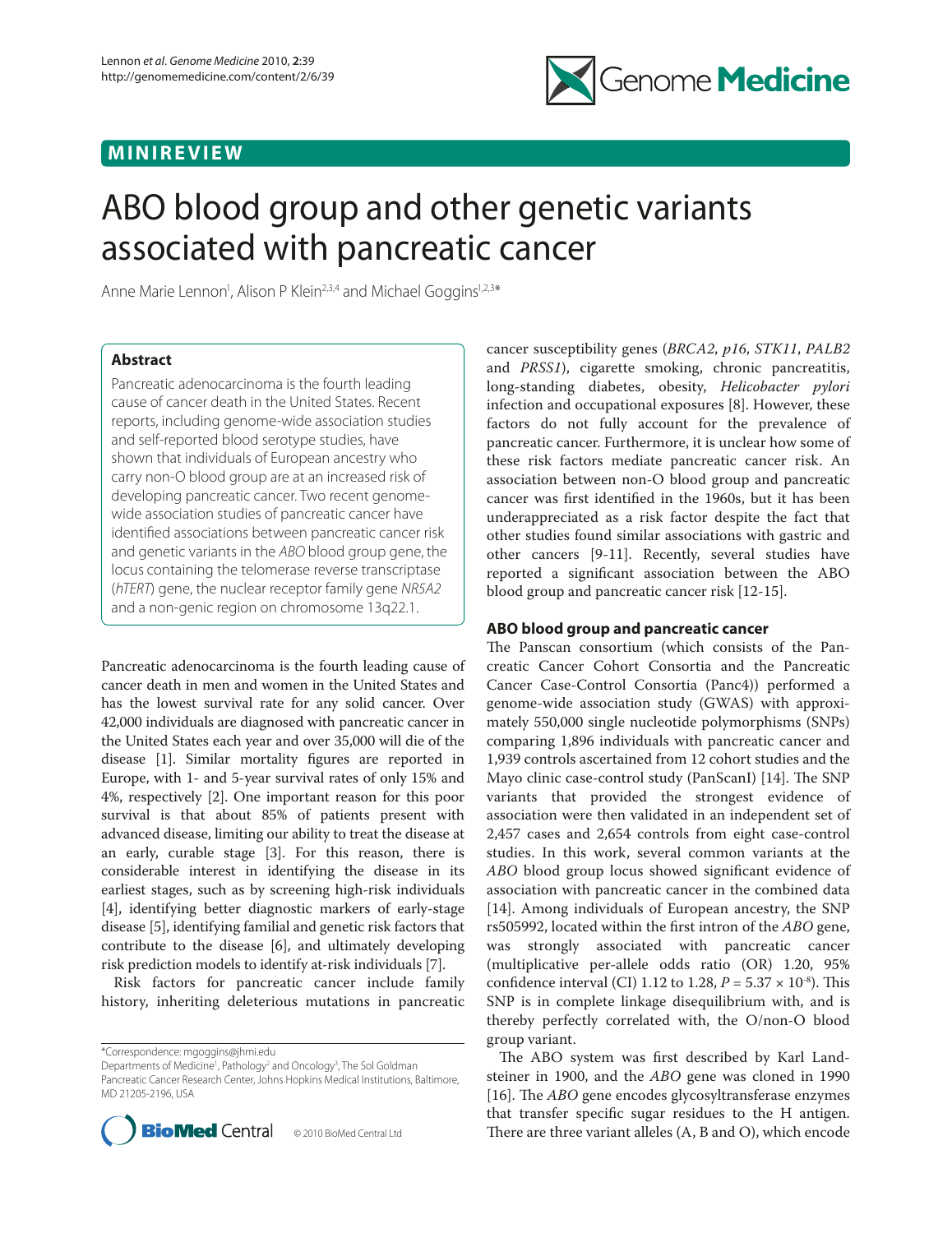three different glycosyltransferases. The A allele encodes the enzyme α1R3 *N*-acetylgalactosaminyltransferase, which attaches *N*-acetylgalactosamine to the H antigen to form the A antigen. The B allele encodes  $\alpha$ 1R3 galactosyltransferase, which attaches D-galactose, and the O allele encodes a non-functional glycosyltransferase and thus the H antigen remains unmodified.

The association between ABO genotypes and pancreatic cancer reported by PanScan [14] was supported by Wolpin *et al.* [12], who identified an association between ABO serotypes and pancreatic cancer risk. They used two large prospective cohort studies (the Nurses' Health Study and Health Professionals Follow-up Study) with 107,503 participants [12]. Cox proportional hazards model, adjusted for age, tobacco use, body mass index, physical activity and history of diabetes mellitus, was used to calculate hazard ratios for pancreatic cancer by ABO blood type. Compared with individuals of O serotype, individuals with blood group A, AB or B had a significantly increased rate of pancreatic cancer (Table 1).

To examine this association further, Wolpin *et al.* [12] then used the SNP data generated from the 12 cohort studies included in full PanScan GWAS to derive ABO genotypes (OO, AO, AA, AB, BO and BB) and ABO serotypes (A, B, AB and O) and then examined the association of these two measures with pancreatic cancer risk [13]. Patients with pancreatic cancer were compared with controls without pancreatic cancer and matched for year of birth, gender, race/ethnicity and source of DNA, and four of the cohorts were matched for smoking status and baseline age. This analysis further supported their earlier findings: compared with individuals of blood group O, the odds of developing pancreatic cancer were significantly higher for individuals with blood group A, AB or B. The analyses also provided important information on the influence of genotype: individuals with AA, BB or AB genotype were at higher risk of pancreatic cancer than individuals with AO or BO genotype (Table 2). The authors estimated that inheritance of non-O blood group accounted for 19.5% of all pancreatic cancer in individuals of European ancestry.

The mechanism(s) by which ABO status influences pancreatic cancer risk remains unclear. ABO antigens are found not only on the surface of red blood cells but also on the surface of epithelial cells of the gastrointestinal, bronchopulmonary and urogenital tracts [17]. ABO blood group is associated with differences in several circulating inflammatory, infectious and vascular mediators, and therefore chronic inflammation has been suggested as a potential mechanism for the association between ABO blood group and cancer risk. On the other hand, loss of expression of ABO blood group has been described in some pancreatic cancers and a systemic mechanism by which ABO blood groups predispose to

## **Table 1. Hazard ratios for risk of pancreatic cancer by blood group**

| Serotype | Hazard ratio relative<br>to O serotype | 95% confidence<br>interval |
|----------|----------------------------------------|----------------------------|
| Α        | 132                                    | $1.02 - 1.72$              |
| AB       | 151                                    | $1.02 - 2.23$              |
| B        | 1 72                                   | 1.25-2.38                  |

Values were calculated using the Cox proportional hazard model by Wolpin *et al.* [13] using data from the Nurses' Health Study and the Health Professionals Follow-up Study.

**Table 2. Odds ratios for risk of pancreatic cancer by blood group and ABO genotype**

|           | Odds ratio relative to<br>O serotype or OO genotype | 95% confidence<br>interval |
|-----------|-----------------------------------------------------|----------------------------|
| Serotype  |                                                     |                            |
| A         | 1.38                                                | 1.18-1.62                  |
| AB        | 1.47                                                | 1.07-2.02                  |
| B         | 1.53                                                | $1.21 - 1.92$              |
| Genotype  |                                                     |                            |
| AA        | 1.61                                                | $1.22 - 2.18$              |
| <b>BB</b> | 7.42                                                | 1.28-4.57                  |
| AB        | 1.47                                                | $1.07 - 2.02$              |
| AO        | 1.33                                                | 1.13-1.58                  |
| <b>BO</b> | 1.45                                                | 1.14-1.85                  |

Reproduced from Wolpin *et al.* [13].

pancreatic cancer would not be expected to require loss of expression of ABO in pancreatic cancers [9,18]. Also, if an inflammatory modifier role of ABO is causal in cancer development, then ABO should be important in the development of numerous inflammation-mediated cancers, such as esophageal or gall-bladder cancer or colitis-associated colorectal cancer, but no such association has been found yet [19]. The association between ABO and a limited number of cancers and evidence for loss of expression during tumor development implicate a tumor suppressor role for blood groups A and B in cancer development. Further studies to better elucidate the mechanism by which ABO mediates cancer susceptibility are needed to fully understand this association.

### **Other genomic associations with pancreatic cancer**

Recently, the PanScan consortium conducted a second GWAS (PanScanII) in which they genotyped approximately 620,000 SNPs in an additional 1,955 cases and 1,955 controls [15] from the same eight case-control studies used for replication of top loci in the original GWAS [14]. SNPs from the two studies were combined, resulting in data on approximately 550,000 SNPs from 3,851 individuals with pancreatic cancer and 3,934 controls. Analysis of these combined regions identified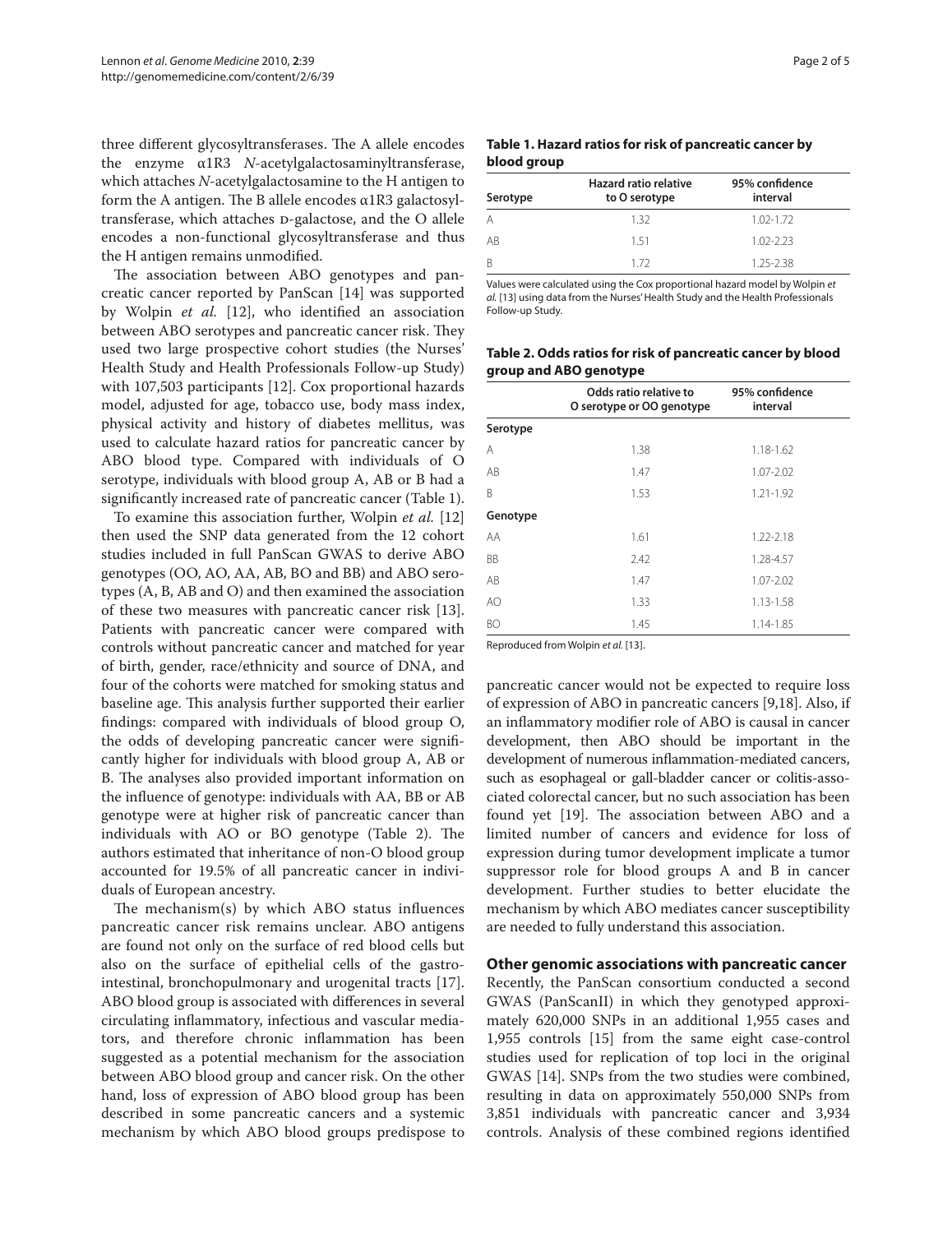three new genomic regions on chromosomes 13q22.1, 1q32.1 and 5p15.33 associated with an increased risk of pancreatic cancer. The locus on 13q22.1 was associated with SNP rs9543325, in a non-genic region between the transcription factor genes *KLF5* and *KLF12*, which regulate cell growth and transformation. Five SNPs were closely associated with the nuclear receptor family gene *NR5A2* on 1q32.1, whose product is known to interact with β-catenin. The strongest SNP was rs3790844 (*P* = 2.45 × 10−10, per-allele OR 0.77, 95% CI 0.71 to 0.84). A third locus marked by rs401681 (*P* = 3.66 × 10−7, perallele OR 1.19, 95% CI 1.11 to 1.27) was identified on chromosome 5p15.33, within intron 13 of *CLPTM1L* and close to the telomerase reverse transcriptase gene, *hTERT.*

Although not much is known yet about the potential role of *NR5A2*, *KLF5* and *KLF12* in pancreatic cancer susceptibility, the *hTERT-CLPTM1L* locus has been previously implicated as a cancer susceptibility gene [20-24]. Another SNP in this locus, rs4635969, ranked 12th most significant in the PanScan GWAS, with  $P = 1.05 \times 10^{-6}$ , just short of genome-wide significance. Although *CLPTM1L* is upregulated in cisplatin-resistant cell lines and may have a role in apoptosis, because of the importance of telomeres in cancer susceptibility it is suspected that these variants are more likely to be important for their influence on *hTERT* and telomere length and function rather than on *CLPTM1L.*

*hTERT* is expressed in approximately 90% of human cancers and is essential for maintaining telomere ends. Germline mutations in *hTERT* can cause acute myeloid leukemia and aplastic anemia, and rare variants in *hTERT* cause inherited bone marrow failure [25-27]. Telomere length has a strong inherited component [28]. Telomeres are made up of DNA repeat sequences (TTAGGG) and telomere binding proteins [29] that prevent fusion between ends of chromosomes. Telomeric fusions occur at critically shortened telomeres and lead to ring and dicentric chromosomes that form anaphase bridges. Breakage of anaphase bridges generates highly recombinogenic free DNA ends, fusion of broken ends and chromosomal rearrangements that can be self-perpetuating and are typical of many cancers [30]. Telomere shortening will cause senescence unless pathways such as p53 are overcome [31], and neoplastic clones later express *hTERT* and telomerase for cellular immortalization [32-38]. Pancreatic adenocarcinomas have very short telomeres [35], complex karyotypes, numerous chromosomal abnormalities and high fractional allelic losses [36,37]. The T allele of rs401681 is associated with increased risk of pancreatic cancer and melanoma [23], but the C allele is associated with an increased risk of lung, prostate, basal cell and bladder cancers [20-23]. Initial attempts to find a correlation between the *hTERT* variant rs401681 with telomere length were inconclusive,

perhaps because other factors such as age, sex, smoking and exercise influence telomere length [38-40].

## **Implications for research and therapy**

One challenge with GWAS discoveries has been determining how these findings could benefit clinical practice. Generally, GWAS discoveries have provided important clues to disease mechanisms that will hopefully eventually have an impact on clinical management of disease. The small magnitude of risk estimates attributable to an individual disease-associated SNP have not generally been large enough to provide immediate clinical benefits in areas such as risk prediction [41,42]. Studies are now underway to determine whether pancreatic cancer GWAS alleles influence pancreatic cancer prognosis and response to therapy.

In summary, the results of the first pancreatic cancer GWASs have added to our knowledge of genetic loci associated with pancreatic cancer. The PanScan GWAS was a robust study that included a large number of cases and controls, many of whom were originally enrolled in large, well-designed prospective studies. At the same time, these first GWASs [15,16] were powered to detect alleles with relatively large effects, and alleles with moderate to small effect on pancreatic cancer risk may have been overlooked. Further studies are now needed to investigate the mechanisms by which the association between ABO blood group antigens and variants in other loci, such as the *hTERT* locus, contribute to pancreatic cancer susceptibility. Given the early success of the first pancreatic cancer GWAS, larger association studies are likely to provide additional insights into pancreatic cancer susceptibility. GWASs are very useful for identifying common low-penetrance alleles that contribute to disease susceptibility [43-45], and diseases that have gone through several rounds of GWASs and post-GWAS validation continue to yield important new findings and to refine the significance of earlier findings [46]. Understanding the genetic and biological mechanisms of pancreatic cancer will eventually improve our ability to diagnose and treat this deadly disease.

#### **Abbreviations**

BMI: body mass index; CI: confidence interval; GWAS: genome-wide association study; OR: odds ratio; SNP: single nucleotide polymorphism.

#### **Competing interests**

The authors declare that they have no competing interests.

AML and MG wrote the manuscript; APK edited the manuscript.

# **Acknowledgements**

**Authors' contributions**

This work was supported by the National Cancer Institute grants (CA120432, CA62924, CA97075), the V foundation and the Michael Rolfe Foundation.

Published: 22 June 2010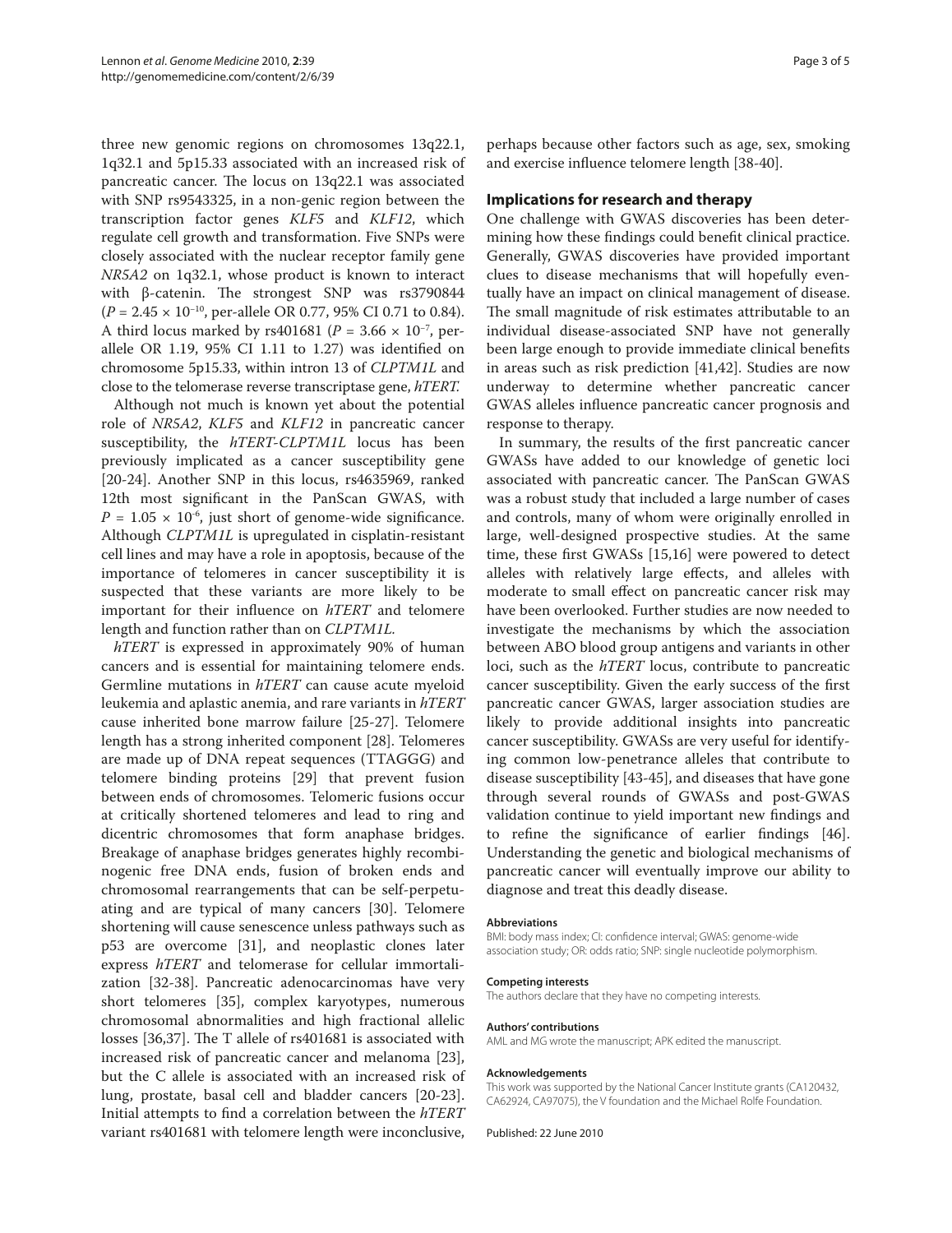#### **References**

- 1. Jemal A, Siegel R, Ward E, Hao Y, Xu J, Thun M: Cancer statistics. *CA Cancer J Clin* 2009, 59:225-249.
- Faivre J, Forman D, Esteve J, Obradovic M, Sant M: Survival of patients with primary liver cancer, pancreatic cancer and biliary tract cancer in Europe. EUROCARE Working Group. *Eur J Cancer* 1998, 34:2184-2190.
- Winter JM, Cameron JL, Campbell KA, Arnold MA, Chang DC, Coleman J, Hodgin MB, Sauter PK, Hruban RH, Riall TS, Schulick RD, Choti MA, Lillemoe KD, Yeo CJ: 1423 pancreaticoduodenectomies for pancreatic cancer: a single-institution experience. *J Gastrointest Surg* 2006, 10:1199-1210; discussion 1210-1211.
- 4. Canto MI, Goggins M, Hruban RH, Petersen GM, Giardiello FM, Yeo C, Fishman EK, Brune K, Axilbund J, Griffin C, Ali S, Richman J, Jagannath S, Kantsevoy SV, Kalloo AN: Screening for early pancreatic neoplasia in high-risk individuals: a prospective controlled study. *Clin Gastroenterol Hepatol* 2006, 4:766-781.
- 5. Goggins M: Identifying molecular markers for the early detection of pancreatic neoplasia. *Semin Oncol* 2007, 34:303-310.
- 6. Petersen GM, de Andrade M, Goggins M, Hruban RH, Bondy M, Korczak JF, Gallinger S, Lynch HT, Syngal S, Rabe KG, Seminara D, Klein AP: Pancreatic cancer genetic epidemiology consortium. *Cancer Epidemiol Biomarkers Prev*  2006, 15:704-710.
- 7. Wang W, Chen S, Brune KA, Hruban RH, Parmigiani G, Klein AP: PancPRO: risk assessment for individuals with a family history of pancreatic cancer. *J Clin Oncol* 2007, 25:1417-1422.
- 8. Hidalgo M: Pancreatic cancer. *New Engl J Med* 2010, 362:1605-1617.
- Itzkowitz SH, Yuan M, Ferrell LD, Ratcliffe RM, Chung YS, Satake K, Umeyama K, Jones RT, Kim YS: Cancer-associated alterations of blood group antigen expression in the human pancreas. *J Natl Cancer Inst* 1987, 79:425-434.
- 10. Aird I, Lee DR, Roberts JA: ABO blood groups and cancer of oesophagus, cancer of pancreas, and pituitary adenoma. *Br Med J* 1960, 1:1163-1166.
- 11. Aird I, Bentall HH, Roberts JA: A relationship between cancer of stomach and the ABO blood groups. *Br Med J* 1953, 1:799-801.
- 12. Wolpin BM, Chan AT, Hartge P, Chanock SJ, Kraft P, Hunter DJ, Giovannucci EL, Fuchs CS: ABO blood group and the risk of pancreatic cancer. *J Natl Cancer Inst* 2009, 101:424-431.
- 13. Wolpin BM, Kraft P, Gross M, Helzlsouer K, Bueno-de-Mesquita HB, Steplowski E, Stolzenberg-Solomon RZ, Arslan AA, Jacobs EJ, Lacroix A, Petersen G, Zheng W, Albanes D, Allen NE, Amundadottir L, Anderson G, Boutron-Ruault MC, Buring JE, Canzian F, Chanock SJ, Clipp S, Gaziano JM, Giovannucci EL, Hallmans G, Hankinson SE, Hoover RN, Hunter DJ, Hutchinson A, Jacobs K, Kooperberg C, Lynch SM, *et al*.: Pancreatic cancer risk and ABO blood group alleles: results from the pancreatic cancer cohort consortium. *Cancer Res*  2010, 70:1015-1023.
- 14. Amundadottir L, Kraft P, Stolzenberg-Solomon RZ, Fuchs CS, Petersen GM, Arslan AA, Bueno-de-Mesquita HB, Gross M, Helzlsouer K, Jacobs EJ, LaCroix A, Zheng W, Albanes D, Bamlet W, Berg CD, Berrino F, Bingham S, Buring JE, Bracci PM, Canzian F, Clavel-Chapelon F, Clipp S, Cotterchio M, de Andrade M, Duell EJ, Fox JW Jr, Gallinger S, Gaziano JM, Giovannucci EL, Goggins M, *et al*.: Genome-wide association study identifies variants in the ABO locus associated with susceptibility to pancreatic cancer. *Nat Genet* 2009, 41:986-990.
- 15. Petersen GM, Amundadottir L, Fuchs CS, Kraft P, Stolzenberg-Solomon RZ, Jacobs KB, Arslan AA, Bueno-de-Mesquita HB, Gallinger S, Gross M, Helzlsouer K, Holly EA, Jacobs EJ, Klein AP, LaCroix A, Li D, Mandelson MT, Olson SH, Risch HA, Zheng W, Albanes D, Bamlet WR, Berg CD, Boutron-Ruault MC, Buring JE, Bracci PM, Canzian F, Clipp S, Cotterchio M, de Andrade M, *et al*.: A genomewide association study identifies pancreatic cancer susceptibility loci on chromosomes 13q22.1, 1q32.1 and 5p15.33. *Nat Genet* 2010, 42:224-228.
- Yamamoto F, Marken J, Tsuji T, White T, Clausen H, Hakomori S: Cloning and characterization of DNA complementary to human UDP-GalNAc: Fuc alpha 1-2Gal alpha 1-3GalNAc transferase (histo-blood group A transferase) mRNA. *J Biol Chem* 1990, 265:1146-1151.
- 17. Hakomori S: Antigen structure and genetic basis of histo-blood groups A, B and O: their changes associated with human cancer. *Biochim Biophys Acta* 1999, 1473:247-266.
- 18. Pour PM, Tempero MM TH, Uchida E, Takiyama Y, Burnett DA, Steplewski Z: Expression of blood group-related antigens ABH, Lewis A, Lewis B, Lewis X, Lewis Y, and CA 19-9 in pancreatic cancer cells in comparison with the patient's blood group type. *Cancer Res* 1988, 48:5422-5426.
- 19. Beasley WH: The ABO blood groups of carcinoma of the oesophagus and of benign prostatic hyperplasia. *J Clin Pathol* 1964, 17:42-44.
- 20. Wang Y, Broderick P, Webb E, Wu X, Vijayakrishnan J, Matakidou A, Qureshi M, Dong Q, Gu X, Chen WV, Spitz MR, Eisen T, Amos CI, Houlston RS: Common 5p15.33 and 6p21.33 variants influence lung cancer risk. *Nat Genet* 2008, 40:1407-1409.
- 21. McKay JD, Hung RJ, Gaborieau V, Boffetta P, Chabrier A, Byrnes G, Zaridze D, Mukeria A, Szeszenia-Dabrowska N, Lissowska J, Rudnai P, Fabianova E, Mates D, Bencko V, Foretova L, Janout V, McLaughlin J, Shepherd F, Montpetit A, Narod S, Krokan HE, Skorpen F, Elvestad MB, Vatten L, Njølstad I, Lubiñski J, Matyjasik J, Lener M, Oszutowska D, Field J, *et al*.: Lung cancer susceptibility locus at 5p15.33. *Nat Genet* 2008, 40:1404-1406.
- 22. Rafnar T, Sulem P, Stacey SN, Geller F, Gudmundsson J, Sigurdsson A, Jakobsdottir M, Helgadottir H, Thorlacius S, Aben KK, Blöndal T, Thorgeirsson TE, Thorleifsson G, Kristjansson K, Thorisdottir K, Ragnarsson R, Sigurgeirsson B, Skuladottir H, Gudbjartsson T, Isaksson HJ, Einarsson GV, Benediktsdottir KR, Agnarsson BA, Olafsson K, Salvarsdottir A, Bjarnason H, Asgeirsdottir M, Kristinsson KT, Matthiasdottir S, Sveinsdottir SG, *et al*.: Sequence variants at the TERT-CLPTM1L locus associate with many cancer types. *Nat Genet*  2009, 41:221-227.
- 23. Stacey SN, Sulem P, Masson G, Gudjonsson SA, Thorleifsson G, Jakobsdottir M, Sigurdsson A, Gudbjartsson DF, Sigurgeirsson B, Benediktsdottir KR, Thorisdottir K, Ragnarsson R, Scherer D, Hemminki K, Rudnai P, Gurzau E, Koppova K, Botella-Estrada R, Soriano V, Juberias P, Saez B, Gilaberte Y, Fuentelsaz V, Corredera C, Grasa M, Höiom V, Lindblom A, Bonenkamp JJ, van Rossum MM, Aben KK, *et al*.: New common variants affecting susceptibility to basal cell carcinoma. *Nat Genet* 2009, 41:909-914.
- 24. Shete S, Hosking FJ, Robertson LB, Dobbins SE, Sanson M, Malmer B, Simon M, Marie Y, Boisselier B, Delattre JY, Hoang-Xuan K, El Hallani S, Idbaih A, Zelenika D, Andersson U, Henriksson R, Bergenheim AT, Feychting M, Lönn S, Ahlbom A, Schramm J, Linnebank M, Hemminki K, Kumar R, Hepworth SJ, Price A, Armstrong G, Liu Y, Gu X, Yu R, *et al*.: Genome-wide association study identifies five susceptibility loci for glioma. *Nat Genet* 2009, 41:899-904.
- Calado RT, Regal JA, Hills M, Yewdell WT, Dalmazzo LF, Zago MA, Lansdorp PM, Hogge D, Chanock SJ, Estey EH, Falcão RP, Young NS: Constitutional hypomorphic telomerase mutations in patients with acute myeloid leukemia. *Proc Natl Acad Sci USA* 2009, 106:1187-1192.
- 26. Savage SA, Alter BP: Dyskeratosis congenita. *Hematol Oncol Clin North Am*  2009, 23:215-231.
- 27. Yamaguchi H, Calado RT, Ly H, Kajigaya S, Baerlocher GM, Chanock SJ, Lansdorp PM, Young NS: Mutations in TERT, the gene for telomerase reverse transcriptase, in aplastic anemia. *N Engl J Med* 2005, 352:1413-1424.
- 28. Codd V, Mangino M, van der Harst P, Braund PS, Kaiser M, Beveridge AJ, Rafelt S, Moore J, Nelson C, Soranzo N, Zhai G, Valdes AM, Blackburn H, Mateo Leach I, de Boer RA; Wellcome Trust Case Control Consortium, Goodall AH, Ouwehand W, van Veldhuisen DJ, van Gilst WH, Navis G, Burton PR, Tobin MD, Hall AS, Thompson JR, Spector T, Samani NJ: Common variants near TERC are associated with mean telomere length. *Nat Genet* 2010, 42:197-199.
- 29. Harley CB, Villeponteau B: Telomeres and telomerase in aging and cancer. *Curr Opin Genet Dev* 1995, 5:249-255.
- 30. Hackett JA, Greider CW: Balancing instability: dual roles for telomerase and telomere dysfunction in tumorigenesis. *Oncogene* 2002, 21:619-626.
- 31. Artandi SE, DePinho RA: Telomeres and telomerase in cancer. *Carcinogenesis*  2010, 31:9-18.
- 32. Bodnar AG, Ouellette M, Frolkis M, Holt SE, Chiu CP, Morin GB, Harley CB, Shay JW, Lichtsteiner S, Wright WE: Extension of life-span by introduction of telomerase into normal human cells. *Science* 1998, 279:349-352.
- 33. Hahn WC, Counter CM, Lundberg AS, Beijersbergen RL, Brooks MW, Weinberg RA: Creation of human tumour cells with defined genetic elements. *Nature*  1999, 400:464-468.
- 34. Kim NW, Piatyszek MA, Prowse KR, Harley CB, West MD, Ho PL, Coviello GM, Wright WE, Weinrich SL, Shay JW: Specific association of human telomerase activity with immortal cells and cancer. *Science* 1994, 266:2011-2015.
- 35. Gisselsson D, Jonson T, Petersen A, Strombeck B, Dal Cin P, Hoglund M, Mitelman F, Mertens F, Mandahl N: Telomere dysfunction triggers extensive DNA fragmentation and evolution of complex chromosome abnormalities in human malignant tumors. *Proc Natl Acad Sci USA* 2001, 98:12683-12688.
- 36. Abe T, Fukushima N, Brune K, Boehm C SN, Matsubayashi H, Canto M, Petersen GM, Hruban RH, Goggins M: Genome wide allelotypes of familial pancreatic adenocarcinomas and familial and sporadic intraductal papillary mucinous neoplasms. *Clin Cancer Res* 2007, 13:6019-6025.
- 37. Calhoun ES, Hucl T, Gallmeier E, West KM, Arking DE, Maitra A, Iacobuzio-Donahue CA, Chakravarti A, Hruban RH, Kern SE: Identifying allelic loss and